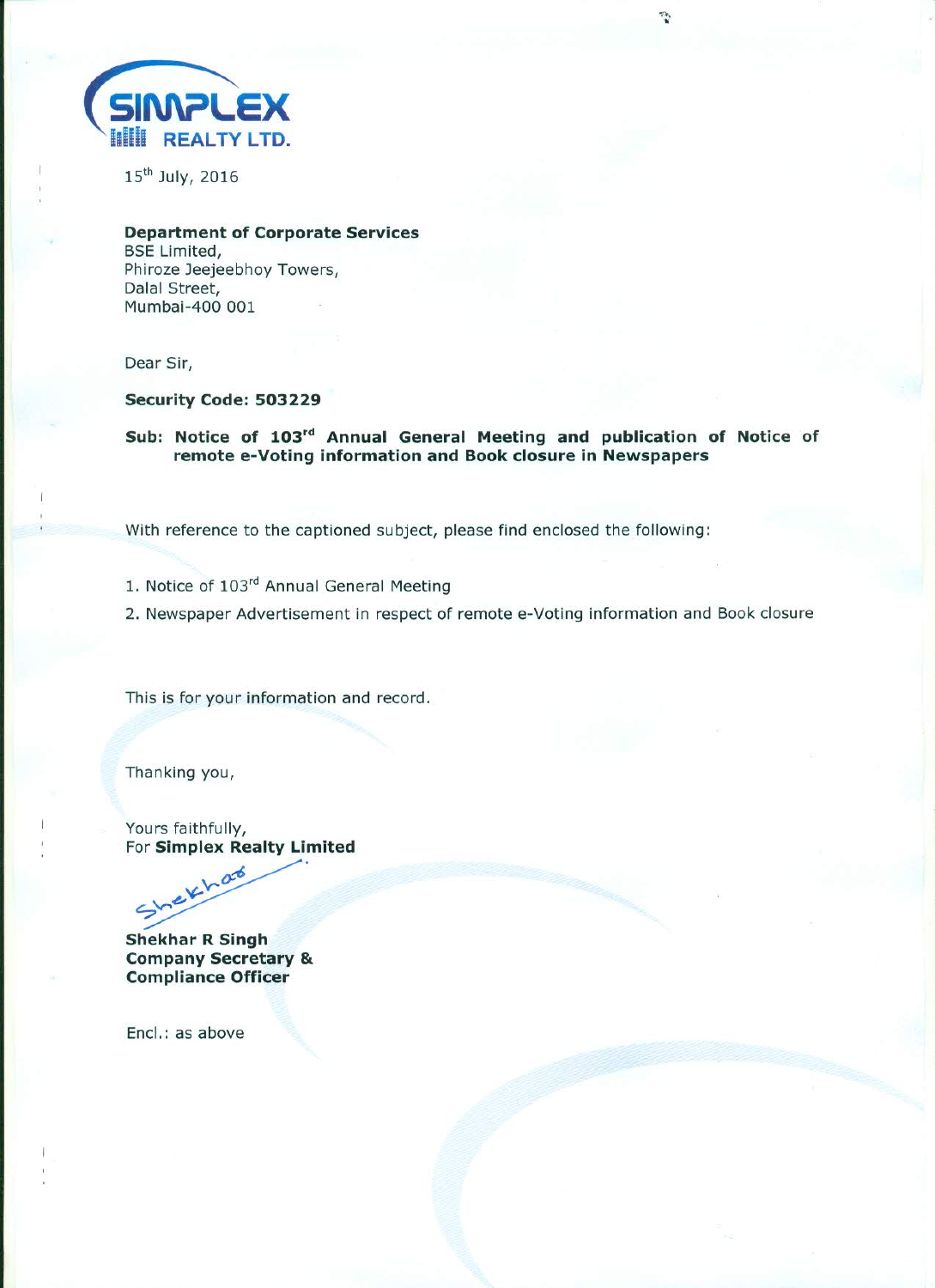## www.financialexpress.com

#### IFRIDAY I JULY 1512016

Registered Office: Simplex Mills Compound, 30, Keshavrao Khadye ~LE)( Marg, Sant Gadge Maharaj Chowk, Mahalaxmi (E), Mumbai-400011 **t.ttu.. .0 '-II)** CIN-L65900MHI998PLCII6585 Tel: 91 22 23082951 Fax: 91 22 23072773 Website: www.simplex-group.com

NOTICE OF 16'" ANNUAL GENERAL MEETING. REMOTE E·VOTING INFORMATION AND BOOK CLOSURE

HERIOTE E-VOTTING INFORMATION AND BOOK CEOSONE<br>Notice is hereby given that the 18<sup>th</sup> Annual General Meeting (the AGM) of the Members of the Company will be held on Tuesday, the 9<sup>th</sup> August, 2016 at 12.30 P. M. or soon after the conclusion of the Annual General Meeting of Simplex Realty Limited convened on the same day, whichever is later at M.C. Ghia Hall, Bhogilal Hargovindas Building, 4<sup>th</sup> Floor, 18/20, Kaikhushru Dubash Marg, Set out in the Notice dated 6<sup>th</sup> May, 2016 which has been dispatched on<br>1 set out in the Notice dated 6<sup>th</sup> May, 2016 which has been dispatched on<br>1.4th Luky, 2016 to the registered address of these Members whose Kala Ghoda, Mumbai-400 001 to transact the items of businesses as 14<sup>th</sup> July, 2016 to the registered address of those Members whose e-mail IDs are not registered with the Company/Depositories. For those whose e·mail IDs are registered with the Company/Depositories, the same has been sent electronically together with Annual Report for the financial year ended 31" March, 2016.

The Notice of the AGM and the Annual Report are available on the Company's website: www.simplex-group.com and also available on the website of Central Depositary Services (India) Limited (CDSL) at www.evotingindia.com.

Notice is also hereby given that pursuant to Section 91 of the Companies Act, 2013, read with the applicable Rules made thereunder and the Regulation 42 of the SEBI (Listing Obligations & Disclosure Requirements) Regulations, 2015 (the Listing Regulations), that the Register of Members and the Share Transfer Books of the Company will remain closed from Tuesday, the 2<sup>nd</sup> August, 2016 to Tuesday, the 9<sup>th</sup> August, 2016 (both days inclusive) for the purpose of AGM.

In compliance with provisions of Section 108 of the Companies Act, 2013 read with Rule 20 of the Companies (Management and Administration) Rules, 2014, as amended from time to time, Regulation 44 of the Listing Regulations, the Company is providing remote e-voting the facility to its Members to cast their vote by electronic means on all the resolutions as set out in the Notice of the AGM. The details pursuant to e-voting provisions are given as under:

- a) Date of completion of sending of Notice: 14<sup>th</sup> July, 2016;
- b) Date and time of commencement of e-voting: Thursday, the 4" August, 2016 at 10.00 a.m.;
- c) Date and time of end of e-voting: Monday, the 8<sup>th</sup> August, 2016 at 5.00 p.m.;
- d) Cut-off date: Monday, the 1st August, 2016;
- e) e- voting shall not be allowed beyond 5.00 p.m. Monday, the 8<sup>th</sup> August, 2016;
- f) Any person who acquires shares of the Company and becomes a Member of the Company after dispatch of the Notice and holding shares as on the Cut-off date i.e. Monday, the 1st August, 2016, may obtain User 10 and password by sending a request to our Share Transfer Agent i.e. M/s Freedom Registry Ltd., E-mail id : support@freedomregistry.in. However, shareholders who are already registered with CDSL for remote e-voting, can use their existing User ID and password for casting their votes.
- g) facility for voting through ballot /polling paper shall be made available at the AGM. A Member may participate in the AGM even after exercising his right to vote through electronic means but shall not be allowed to vote again in the meeting.
- h) Members may go through the instructions in the Notice of the AGM and in case of any queries regarding to e-voting, they may refer Frequently Asked Questions and user manual available at the download section of www.evotinginida.co.in or may write to /contact Shri Shekhar R Singh, Director on 91 22 23082951 or E-mail mills@simplex-group.com.

For and on behalf of the Company For Simplex Mills Company Limited

**Date: 15" July, 2016 Shekhar R Singh Shekhar R Singh Place:** Mumbai Place: Mumbai

Sd/-<br>Shekhar R Singh

I